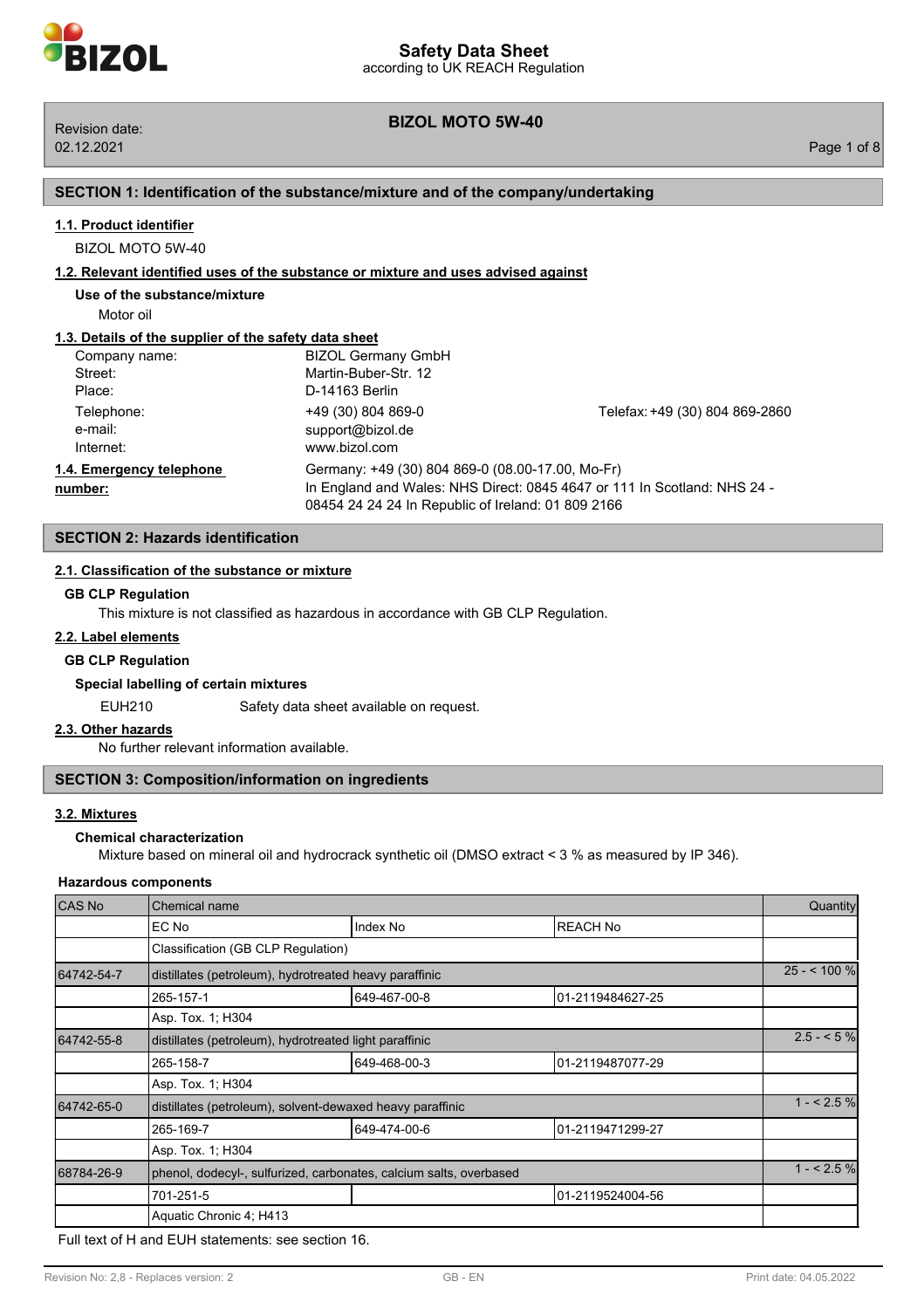

02.12.2021 Page 2 of 8

## **BIZOL MOTO 5W-40** Revision date:

## **Specific Conc. Limits, M-factors and ATE**

| <b>CAS No</b> | IEC No     | <b>IChemical name</b>                                      | Quantitvl     |
|---------------|------------|------------------------------------------------------------|---------------|
|               |            | <b>I</b> Specific Conc. Limits. M-factors and ATE          |               |
| 64742-54-7    | 1265-157-1 | distillates (petroleum), hydrotreated heavy paraffinic     | $25 - 100 \%$ |
|               |            | dermal: LD50 = > 5000,0 mg/kg; oral: LD50 = > 5000,0 mg/kg |               |

## **SECTION 4: First aid measures**

#### **4.1. Description of first aid measures**

#### **General information**

When in doubt or if symptoms are observed, get medical advice. If unconscious but breathing normally, place in recovery position and seek medical advice. Remove contaminated, saturated clothing immediately.

#### **After inhalation**

Remove casualty to fresh air and keep warm and at rest.

#### **After contact with skin**

After contact with skin, wash immediately with plenty of water and soap.

#### **After contact with eyes**

After contact with the eyes, rinse with water with the eyelids open for a sufficient length of time, then consult an ophthalmologist immediately.

#### **After ingestion**

If swallowed, rinse mouth with water (only if the person is conscious). Let water be drunken in little sips (dilution effect). Call a physician immediately. Do NOT induce vomiting.

## **4.2. Most important symptoms and effects, both acute and delayed**

When in doubt or if symptoms are observed, get medical advice.

## **4.3. Indication of any immediate medical attention and special treatment needed**

No information available.

#### **SECTION 5: Firefighting measures**

#### **5.1. Extinguishing media**

## **Suitable extinguishing media**

alcohol resistant foam, Extinguishing powder, Carbon dioxide (CO2).

#### **Unsuitable extinguishing media**

Full water jet.

### **5.2. Special hazards arising from the substance or mixture**

Hazardous decomposition products: Carbon monoxide Carbon dioxide (CO2). Do not inhale explosion and combustion gases.

#### **5.3. Advice for firefighters**

In case of fire: Wear self-contained breathing apparatus.

## **Additional information**

Collect contaminated fire extinguishing water separately. Do not allow entering drains or surface water. Do not allow to enter into soil/subsoil.

## **SECTION 6: Accidental release measures**

#### **6.1. Personal precautions, protective equipment and emergency procedures**

#### **General advice**

Protective measures: see section 7 + 8.

#### **6.2. Environmental precautions**

Do not allow to enter into surface water or drains. Do not allow to enter into soil/subsoil. Clean contaminated articles and floor according to the environmental legislation.

## **6.3. Methods and material for containment and cleaning up**

## **Other information**

Absorb with liquid-binding material (sand, diatomaceous earth, acid- or universal binding agents). Treat the recovered material as prescribed in the section on waste disposal.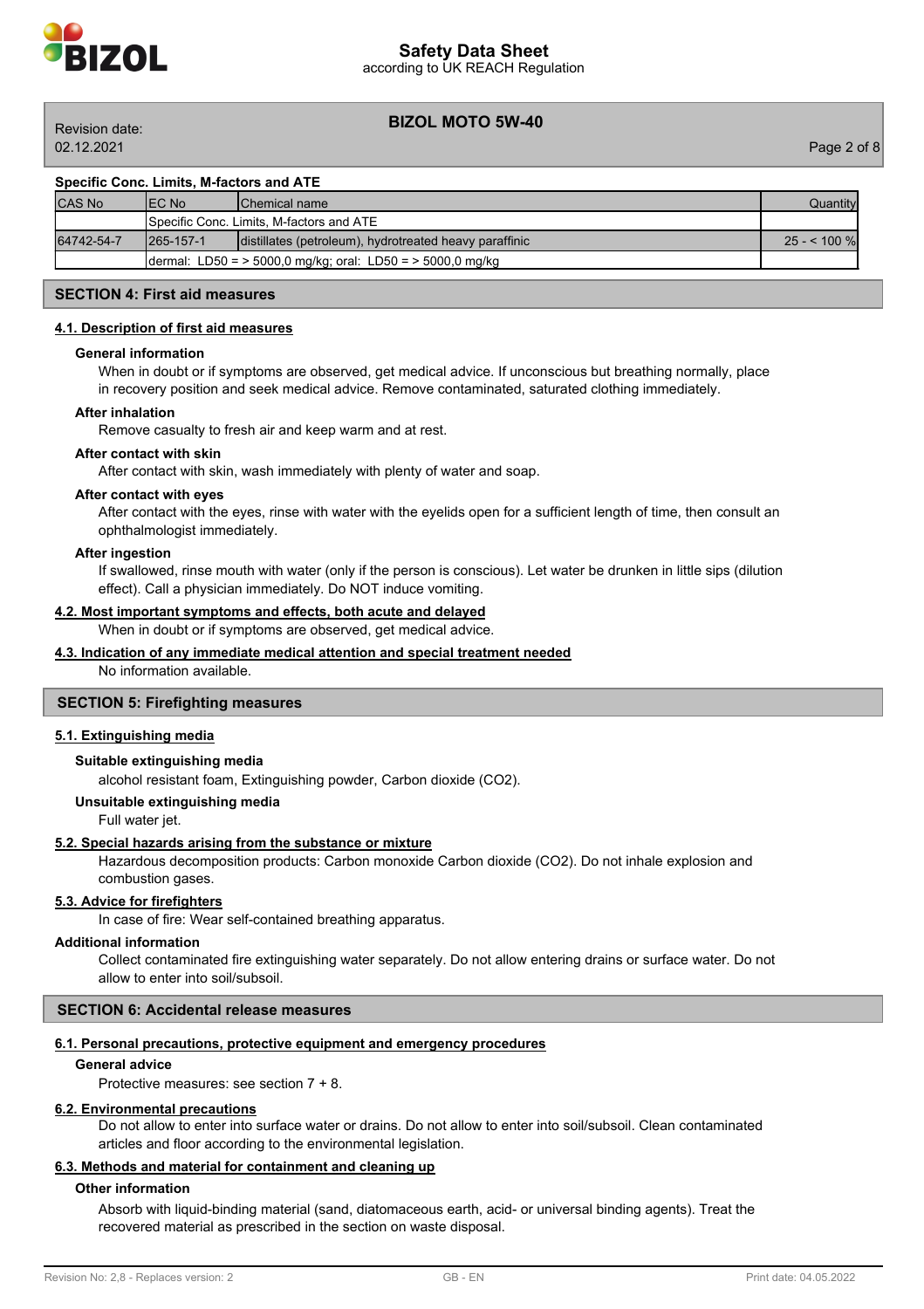

according to UK REACH Regulation

02.12.2021 Page 3 of 8

# **BIZOL MOTO 5W-40** Revision date:

#### **6.4. Reference to other sections**

**70L** 

Protective measures: see section 7 + 8.

## **SECTION 7: Handling and storage**

## **7.1. Precautions for safe handling**

## **Advice on safe handling**

Use personal protection equipment. Do not eat, drink or smoke when using this product. Provide fresh air. Handle and open container with care. Conditions to avoid: generation/formation of aerosols.

## **Advice on protection against fire and explosion**

No special measures are necessary.

#### **Advice on general occupational hygiene**

When using do not eat, drink, smoke, sniff.

## **7.2. Conditions for safe storage, including any incompatibilities**

## **Requirements for storage rooms and vessels**

Protect against: Frost. Keep away from heat. Protect from direct sunlight. Keep container tightly closed in a cool, well-ventilated place.

## **7.3. Specific end use(s)**

Observe technical data sheet.

## **SECTION 8: Exposure controls/personal protection**

## **8.1. Control parameters**

#### **DNEL/DMEL values**

| CAS No                   | Substance                                                          |                |          |                           |
|--------------------------|--------------------------------------------------------------------|----------------|----------|---------------------------|
| DNEL type                |                                                                    | Exposure route | Effect   | Value                     |
| 64742-54-7               | distillates (petroleum), hydrotreated heavy paraffinic             |                |          |                           |
| Consumer DNEL, long-term |                                                                    | inhalation     | local    | $1,2 \text{ mg/m}^3$      |
| Worker DNEL, long-term   |                                                                    | inhalation     | local    | 5,4                       |
| 64742-55-8               | distillates (petroleum), hydrotreated light paraffinic             |                |          |                           |
| Worker DNEL, long-term   |                                                                    | dermal         | systemic | $0.97$ mg/kg<br>bw/day    |
| Worker DNEL, long-term   |                                                                    | inhalation     | systemic | $2,73$ mg/m <sup>3</sup>  |
| Consumer DNEL, long-term |                                                                    | oral           | systemic | $0,74$ mg/kg<br>bw/day    |
| Consumer DNEL, long-term |                                                                    | inhalation     | llocal   | 1,19 mg/m <sup>3</sup>    |
| 68784-26-9               | phenol, dodecyl-, sulfurized, carbonates, calcium salts, overbased |                |          |                           |
| Worker DNEL, long-term   |                                                                    | inhalation     | systemic | $3,5$ mg/m <sup>3</sup>   |
| Worker DNEL, acute       |                                                                    | inhalation     | systemic | 133,6 mg/m <sup>3</sup>   |
| Worker DNEL, long-term   |                                                                    | dermal         | systemic | 0,5 mg/kg bw/day          |
| Worker DNEL, acute       |                                                                    | dermal         | systemic | 80 mg/kg bw/day           |
| Consumer DNEL, long-term |                                                                    | inhalation     | systemic | $0,87$ mg/m <sup>3</sup>  |
| Consumer DNEL, acute     |                                                                    | inhalation     | systemic | $0,067$ mg/m <sup>3</sup> |
| Consumer DNEL, acute     |                                                                    | dermal         | systemic | 40 mg/kg bw/day           |
| Consumer DNEL, long-term |                                                                    | oral           | systemic | $0,25$ mg/kg<br>bw/day    |
| Consumer DNEL, acute     |                                                                    | loral          | systemic | 50 mg/kg bw/day           |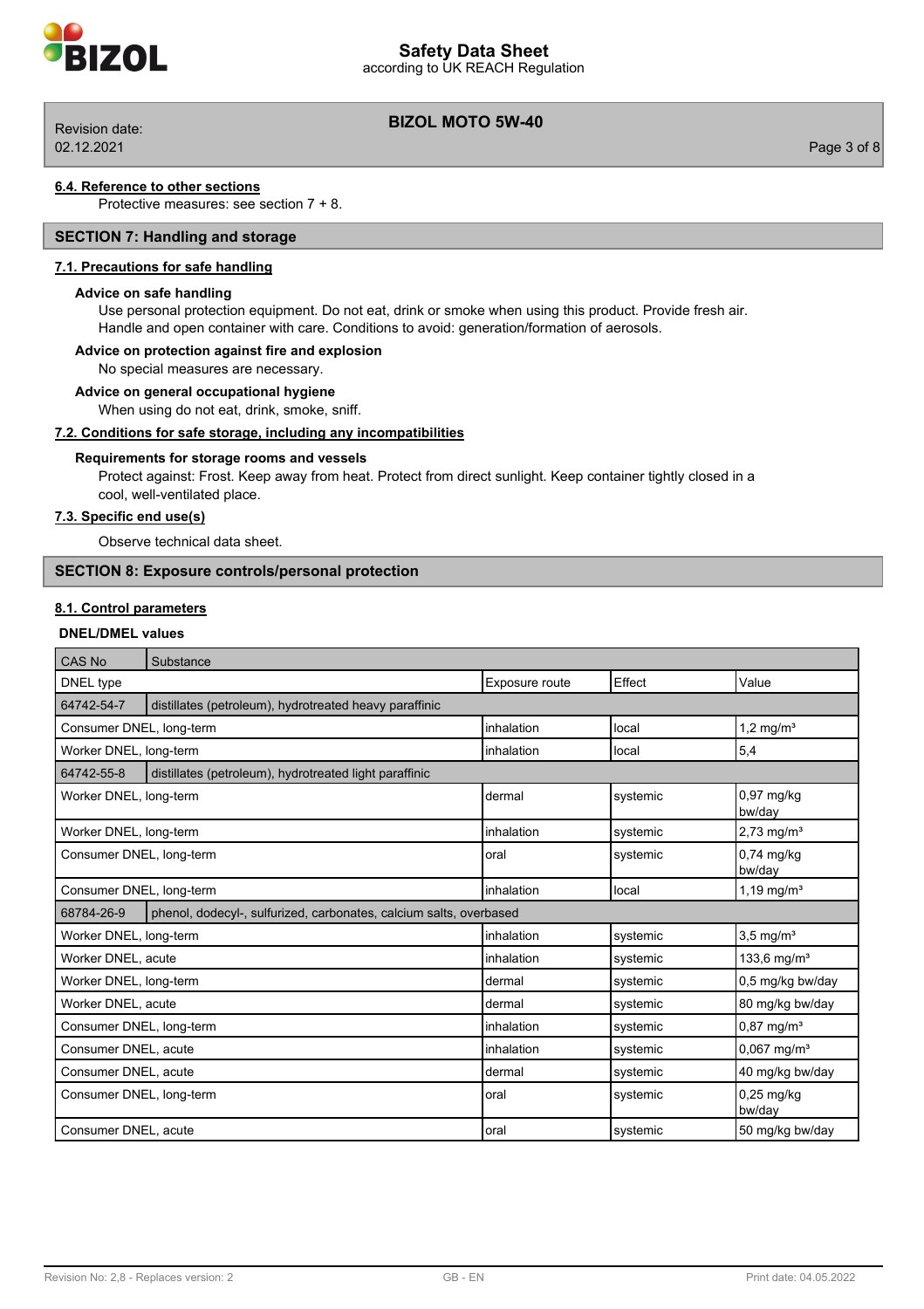

## **BIZOL MOTO 5W-40** Revision date:

02.12.2021 Page 4 of 8

#### **PNEC values**

| <b>CAS No</b>                                                                    | Substance                                                    |              |
|----------------------------------------------------------------------------------|--------------------------------------------------------------|--------------|
| Environmental compartment                                                        |                                                              | Value        |
| 64742-54-7                                                                       | distillates (petroleum), hydrotreated heavy paraffinic       |              |
| Secondary poisoning                                                              |                                                              | 9,33 mg/kg   |
| 64742-55-8                                                                       | distillates (petroleum), hydrotreated light paraffinic       |              |
| Secondary poisoning                                                              |                                                              | 9,33 mg/kg   |
| 68784-26-9<br>phenol, dodecyl-, sulfurized, carbonates, calcium salts, overbased |                                                              |              |
|                                                                                  |                                                              |              |
| Freshwater<br>$0,5$ mg/l                                                         |                                                              |              |
| 43500 mg/kg<br>Freshwater sediment                                               |                                                              |              |
| Marine sediment<br>3480 mg/kg                                                    |                                                              |              |
| Secondary poisoning                                                              |                                                              | 13,333 mg/kg |
|                                                                                  | Micro-organisms in sewage treatment plants (STP)<br>100 mg/l |              |
| Soil<br>8850 mg/kg                                                               |                                                              |              |

## **8.2. Exposure controls**

## **Appropriate engineering controls**

See section 7. No additional measures necessary.

## **Individual protection measures, such as personal protective equipment**

## **Eye/face protection**

Eye glasses with side protection.

#### **Hand protection**

Wear suitable gloves. Recommended glove articles: EN ISO 374. Suitable material: NBR (Nitrile rubber). Breakthrough time: > 480 min (Thickness of the glove material: 0.4 mm). Breakthrough times and swelling properties of the material must be taken into consideration. For special purposes, it is recommended to check the resistance to chemicals of the protective gloves mentioned above together with the supplier of these gloves. Barrier creams can help protecting exposed skin areas. In no case should they be used after contact.

#### **Skin protection**

#### Protective clothing.

## **Respiratory protection**

With correct and proper use, and under normal conditions, breathing protection is not required. When splashes or fine mist form, a permitted breathing apparatus suitable for these purposes must be used. Suitable respiratory protection apparatus: Filtering Half-face mask (EN 149), e.g. FFA P / FFP3.

#### **Environmental exposure controls**

Do not allow to enter into surface water or drains.

## **SECTION 9: Physical and chemical properties**

#### **9.1. Information on basic physical and chemical properties**

| Physical state:                                              | Liquid         |       |                |                          |                        |
|--------------------------------------------------------------|----------------|-------|----------------|--------------------------|------------------------|
| Colour:                                                      | brown          |       |                |                          |                        |
| Odour:                                                       | characteristic |       |                |                          |                        |
|                                                              |                |       |                | <b>Test method</b>       |                        |
| Changes in the physical state                                |                |       |                |                          |                        |
| Melting point/freezing point:                                |                |       | not determined |                          |                        |
| Boiling point or initial boiling point and<br>boiling range: |                |       | not determined |                          |                        |
| Pour point:                                                  |                |       |                | $\le$ -27 °C ASTM D 7346 |                        |
| Flash point:                                                 |                |       |                | $>= 210 °C$ EN ISO 2592  |                        |
| Lower explosion limits:                                      |                |       | $0.6$ vol. $%$ |                          |                        |
| Upper explosion limits:                                      |                |       | $6.5$ vol. $%$ |                          |                        |
| Auto-ignition temperature:                                   |                |       | not determined |                          |                        |
| Revision No: 2,8 - Replaces version: 2                       |                | GB-EN |                |                          | Print date: 04.05.2022 |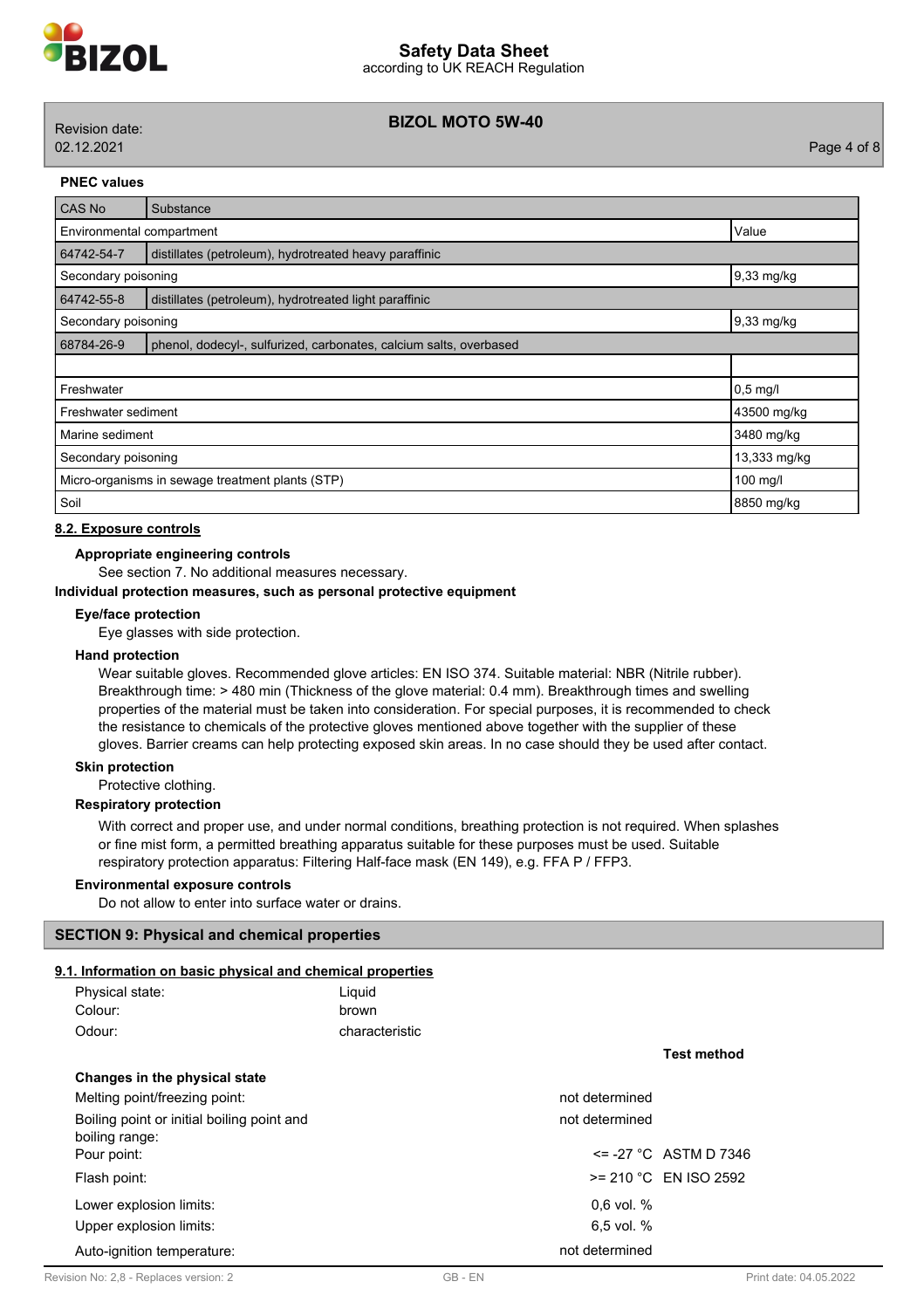

| <b>Revision date:</b>                          | <b>BIZOL MOTO 5W-40</b>   |                                         |             |
|------------------------------------------------|---------------------------|-----------------------------------------|-------------|
| 02.12.2021                                     |                           |                                         | Page 5 of 8 |
| Decomposition temperature:                     | No information available. |                                         |             |
| pH-Value:                                      | not applicable            |                                         |             |
| Viscosity / dynamic:                           | not determined            |                                         |             |
| Viscosity / kinematic:<br>(at 40 $^{\circ}$ C) |                           | 87 mm <sup>2</sup> /s ASTM D 7042       |             |
| Flow time:                                     | not determined            |                                         |             |
| Water solubility:                              | insoluble                 |                                         |             |
| Partition coefficient n-octanol/water:         | not determined            |                                         |             |
| Vapour pressure:                               | $< 0.1$ hPa               |                                         |             |
| Density (at 15 °C):                            |                           | 0,85 g/cm <sup>3</sup> DIN EN ISO 12185 |             |
| Relative vapour density:                       | not determined            |                                         |             |
| 9.2. Other information                         |                           |                                         |             |
| Other safety characteristics                   |                           |                                         |             |
| Evaporation rate:                              | not determined            |                                         |             |
| <b>Further Information</b>                     |                           |                                         |             |
| No information available.                      |                           |                                         |             |

## **SECTION 10: Stability and reactivity**

#### **10.1. Reactivity**

No information available.

#### **10.2. Chemical stability**

No information available.

## **10.3. Possibility of hazardous reactions**

No hazardous reaction when handled and stored according to provisions.

## **10.4. Conditions to avoid**

Heat.

#### **10.5. Incompatible materials**

No information available.

#### **10.6. Hazardous decomposition products**

No information available.

## **SECTION 11: Toxicological information**

#### **11.1. Information on hazard classes as defined in GB CLP Regulation**

#### **Acute toxicity**

Based on available data, the classification criteria are not met.

| CAS No     | <b>Chemical name</b>                                   |                             |                |               |         |
|------------|--------------------------------------------------------|-----------------------------|----------------|---------------|---------|
|            | Exposure route                                         | lDose                       | <b>Species</b> | <b>Source</b> | IMethod |
| 64742-54-7 | distillates (petroleum), hydrotreated heavy paraffinic |                             |                |               |         |
|            | oral                                                   | ILD50<br>> 5000.0<br> mg/kg | <b>I</b> Rat   |               |         |
|            | dermal                                                 | ILD50<br>> 5000.0<br>mg/kg  | <b>Rabbit</b>  |               |         |

#### **Irritation and corrosivity**

Based on available data, the classification criteria are not met.

## **Sensitising effects**

Based on available data, the classification criteria are not met.

## **Carcinogenic/mutagenic/toxic effects for reproduction** Based on available data, the classification criteria are not met.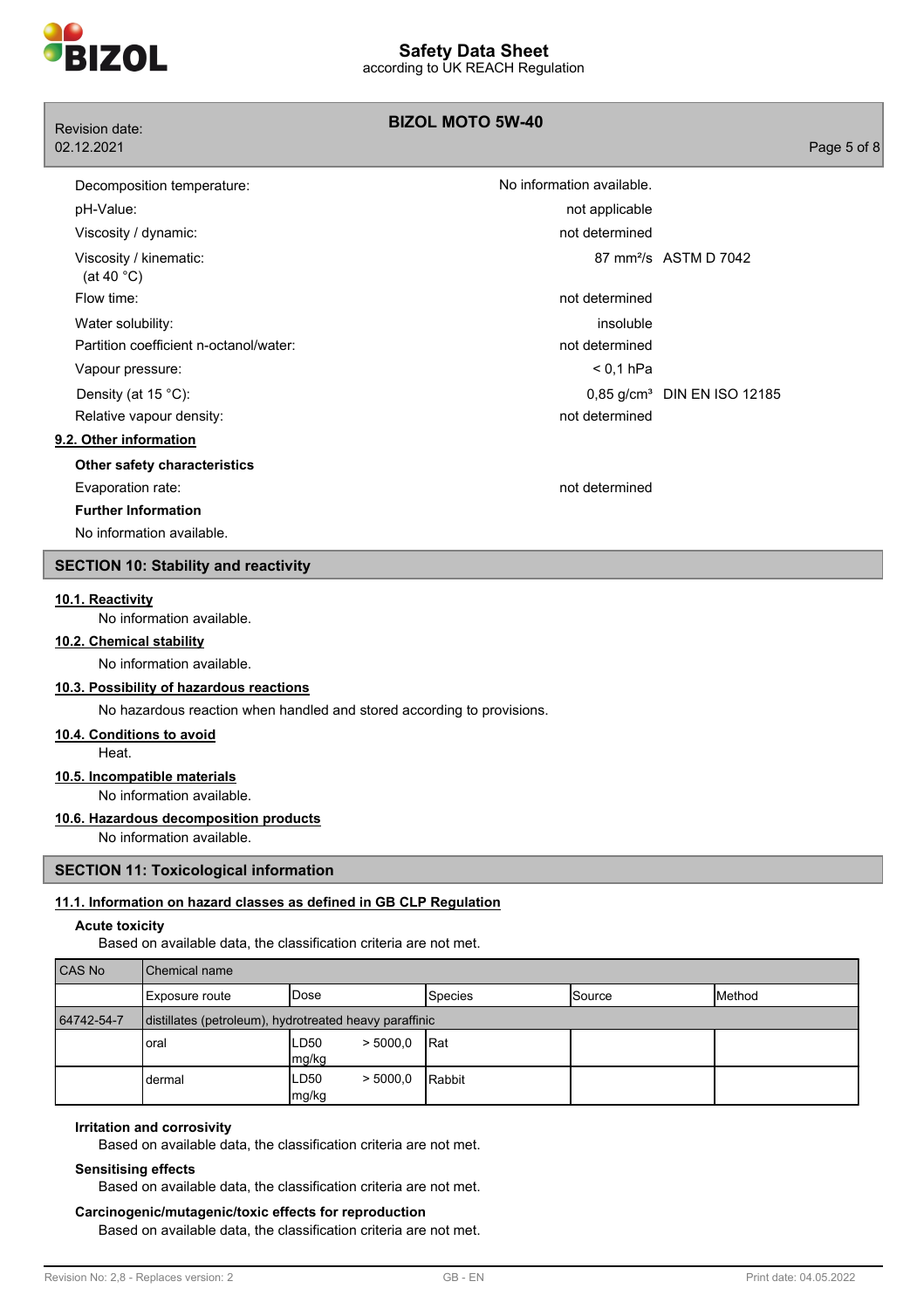# **Safety Data Sheet**

according to UK REACH Regulation



| Revision date: | BIZUL MUTU 5W-40 |             |
|----------------|------------------|-------------|
| 02.12.2021     |                  | Page 6 of 8 |

## **BIZOL MOTO 5W-40**

#### **STOT-single exposure**

Based on available data, the classification criteria are not met.

#### **STOT-repeated exposure**

Based on available data, the classification criteria are not met.

## **Aspiration hazard**

Based on available data, the classification criteria are not met.

## **11.2. Information on other hazards**

#### **Other information**

Keeping to the general worker's protection rules and the industrial hygienics, there is no risk in handling this product through the personnel.

#### **SECTION 12: Ecological information**

## **12.1. Toxicity**

There are no data available on the mixture itself.

## **12.2. Persistence and degradability**

There are no data available on the mixture itself.

## **12.3. Bioaccumulative potential**

There are no data available on the mixture itself.

## **12.4. Mobility in soil**

No data available

## **12.5. Results of PBT and vPvB assessment**

The substances in the mixture do not meet the PBT/vPvB criteria according to UK REACH.

#### **12.6. Endocrine disrupting properties**

This product does not contain a substance that has endocrine disrupting properties with respect to non-target organisms as no components meets the criteria.

#### **12.7. Other adverse effects**

No data available

#### **SECTION 13: Disposal considerations**

#### **13.1. Waste treatment methods**

#### **Disposal recommendations**

Do not allow to enter into surface water or drains. This material and its container must be disposed of in a safe way. Waste disposal according to EC directives 75/442/EEC and 91/689/EEC in the corresponding versions, covering waste and dangerous waste.

#### **List of Wastes Code - residues/unused products**

130205 OIL WASTES AND WASTES OF LIQUID FUELS (EXCEPT EDIBLE OILS, AND THOSE IN CHAPTERS 05, 12 AND 19); waste engine, gear and lubricating oils; mineral-based non-chlorinated engine, gear and lubricating oils; hazardous waste

#### **Contaminated packaging**

Non-contaminated packages may be recycled. Consult the appropriate local waste disposal expert about waste disposal.

## **SECTION 14: Transport information**

#### **Land transport (ADR/RID)**

**14.1. UN number or ID number:** No dangerous good in sense of this transport regulation. **14.2. UN proper shipping name:** No dangerous good in sense of this transport regulation. **14.3. Transport hazard class(es):** No dangerous good in sense of this transport regulation. **14.4. Packing group:** No dangerous good in sense of this transport regulation. **Marine transport (IMDG) 14.1. UN number or ID number:** No dangerous good in sense of this transport regulation. **14.2. UN proper shipping name:** No dangerous good in sense of this transport regulation. **14.3. Transport hazard class(es):** No dangerous good in sense of this transport regulation.

**14.4. Packing group:** No dangerous good in sense of this transport regulation.

Marine pollutant: NO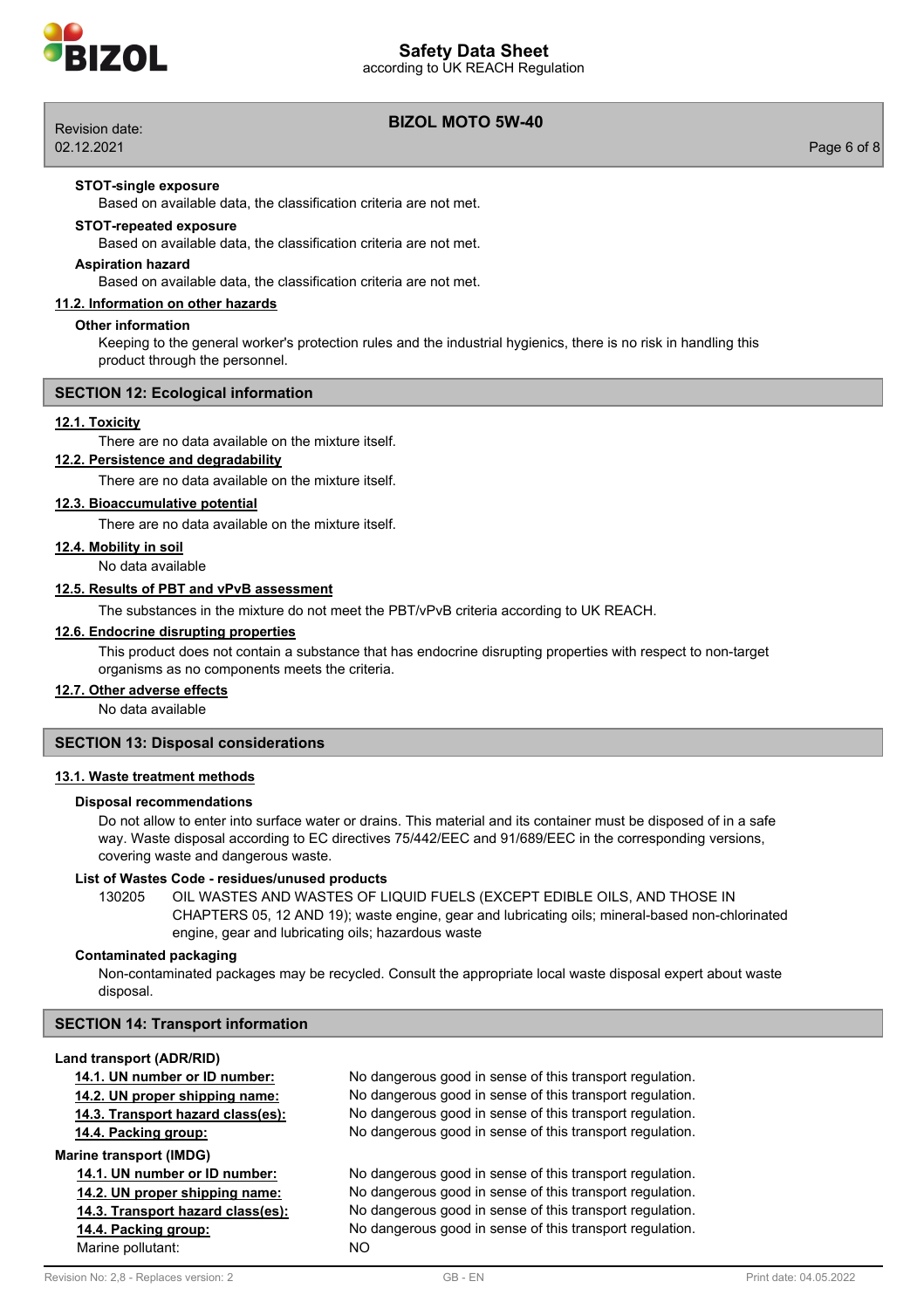

**BIZOL MOTO 5W-40** Revision date: 02.12.2021 Page 7 of 8 **Air transport (ICAO-TI/IATA-DGR) 14.1. UN number or ID number:** No dangerous good in sense of this transport regulation. **14.2. UN proper shipping name:** No dangerous good in sense of this transport regulation. **14.3. Transport hazard class(es):** No dangerous good in sense of this transport regulation. **14.4. Packing group:** No dangerous good in sense of this transport regulation. **14.5. Environmental hazards** ENVIRONMENTALLY HAZARDOUS: No **14.6. Special precautions for user** No data available **14.7. Maritime transport in bulk according to IMO instruments** No data available **SECTION 15: Regulatory information 15.1. Safety, health and environmental regulations/legislation specific for the substance or mixture EU regulatory information** Restrictions on use (REACH, annex XVII): Entry 75 2010/75/EU (VOC): 0% Information according to 2012/18/EU (SEVESO III): Not subject to 2012/18/EU (SEVESO III) **National regulatory information** Water hazard class (D):  $1 -$  slightly hazardous to water **15.2. Chemical safety assessment** Chemical safety assessments for substances in this mixture were not carried out. **SECTION 16: Other information Changes** This data sheet contains changes from the previous version in section(s): 1,2,3,9,11,14,15. **Abbreviations and acronyms** ADR: Accord relatif au transport international des marchandises dangereuses par route (Agreement concerning the International Carriage of Dangerous Goods by Road) RID: Règlement concernant le transport international ferroviaire des marchandises dangereuses (Regulations concerning the International Carriage of Dangerous Goods by Rail) IMDG: International Maritime Code for Dangerous Goods IATA: International Air Transport Association ICAO: International Civil Aviation Organization CAS: Chemical Abstracts Service (a division of the American Chemical Society) DNEL/DMEL: Derived No-Effect Level / Derived Minimal Effect Level PNEC: Predicted No Effect Concentration WEL (UK): Workplace Exposure Limits

TWA (EC): Time-Weighted Average

STEL (EC): Short Term Exposure Limit

ATE: Acute Toxicity Estimate

LD50: Lethal Dose, 50% (median lethal dose)

LC50: Lethal Concentration, 50% (median lethal concentration)

EC50: half maximal Effective Concentration

ErC50: EC50 in terms of reduction of growth rate

AwSV: Verordnung über Anlagen zum Umgang mit wassergefährdenden Stoffen

## **Relevant H and EUH statements (number and full text)**

| H304           | May be fatal if swallowed and enters airways.           |
|----------------|---------------------------------------------------------|
| H413           | May cause long lasting harmful effects to aquatic life. |
| <b>FULLOJO</b> | Osfaka data aka at anglishta an namna at                |